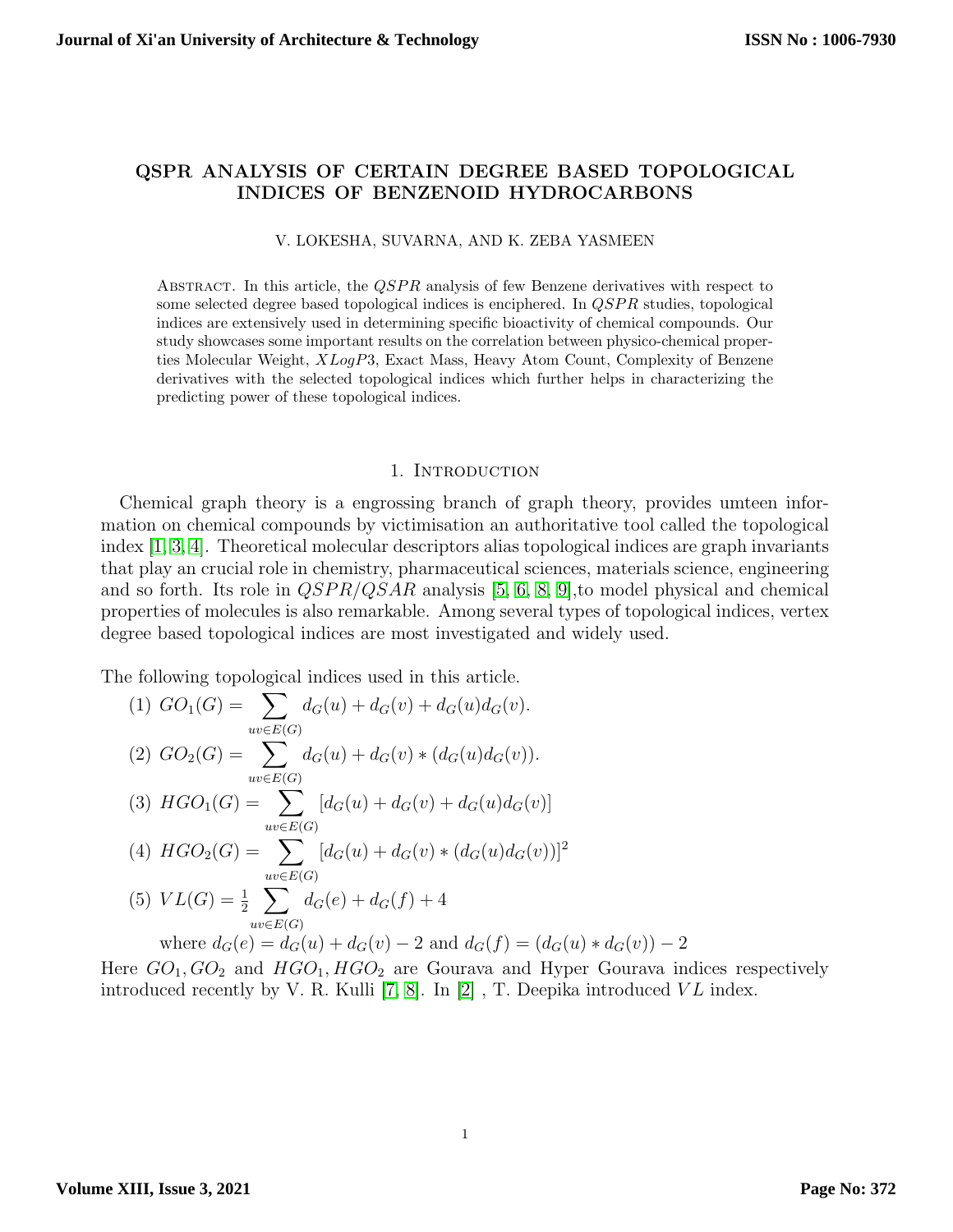# **Journal of Xi'an University of Architecture & Technology**

## 2 V. LOKESHA, SUVARNA, AND K. ZEBA YASMEEN

Benzene  $C_6H_6$  is a volatile, clear, colorless and flammable liquid aromatic hydrocarbon possessing a distinct, characteristic odur. Benzene is the simplest aromatic compound, with six carbon ring, a hydogen atom attached to each carbon atom, and alternating double bonds in the ring structure [\[10\]](#page-7-9). In the following main section, the  $QSPR$  analysis of 30 Benzene derivatives with respect to some selected degree based topological indices are studied.



Benzo[c]phenanthrene



Figure 1. Some Molecular Graphs of Benzene derivatives

Dibenzo[a,h]anthracene

Dibenzo[a,j]anthracene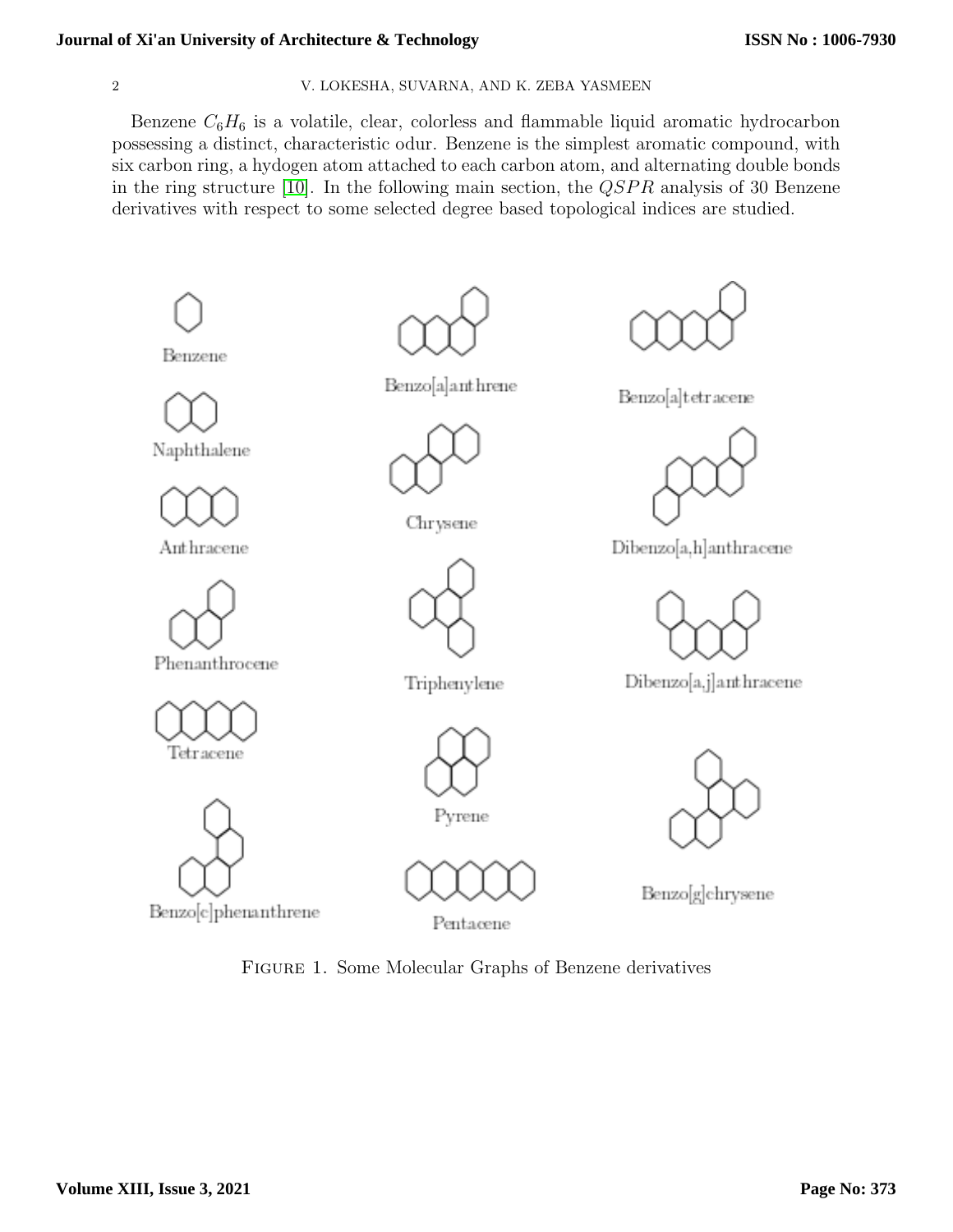QSPR ANALYSIS OF CERTAIN DEGREE BASED TOPOLOGICAL INDICES OF BENZENOID HYDROCARBONS3

# 2. Some topological indices in QSPR analysis

In this section, the  $GO_1, GO_2, HGO_1, HGO_2$  and  $VL$  indices to model physico-chemical properties [Molecular Weight, XLogP3, Exact Mass, Heavy Atom Count, Complexity] of the Benzene compound we consider the 30 lower benzenoid hydrocarbons, which are frequently used to access the performance of any topological descriptor in quantitative structure activity/property relationships.

| Table 1: The physical and chemical properties (Molecular Weight, XLogP3, Ex- |  |  |  |  |
|------------------------------------------------------------------------------|--|--|--|--|
| act mass, Heavy Atom Count, Complexity) of benzenoid hydrocarbons.           |  |  |  |  |

| Name of the Compound                                  | Molecular Weight   | $XLog\overline{P3}$ | Exact Mass | Heavy Atom Count | Complexity       |
|-------------------------------------------------------|--------------------|---------------------|------------|------------------|------------------|
| Benzene                                               | 78.11              | $\overline{2.1}$    | 78.04695   | 6                | 15.5             |
| Naphthalene                                           | 128.17             | $\overline{3.3}$    | 128.0626   | 10               | 80.6             |
| Anthracene                                            | 178.23             | 4.4                 | 178.07825  | 14               | 154              |
| Phenanthrene                                          | 178.23             | $\overline{4.5}$    | 178.07825  | $\overline{14}$  | 174              |
| Tetracene                                             | 228.3              | 5.9                 | 228.0909   | 18               | $\overline{236}$ |
| Benzo[c]Phenanthrene                                  | 228.3              | $\overline{5.7}$    | 228.0909   | 18               | $\overline{266}$ |
| Benz[a]anthracene                                     | 228.3              | $\overline{5.8}$    | 228.0909   | $\overline{18}$  | 294              |
| Chrysene                                              | 228.3              | $\overline{5.7}$    | 228.0909   | $\overline{18}$  | 264              |
| Triphenylene                                          | 228.3              | 4.9                 | 228.0909   | $\overline{18}$  | $\overline{217}$ |
| Pyrene                                                | 202.25             | $4.9\,$             | 202.07825  | $\overline{16}$  | $\overline{217}$ |
| Pentacene                                             | 278.3              | 6.7                 | 278.10955  | 22               | $\overline{325}$ |
| Benzo[a]tetracene                                     | 278.3              | 6.7                 | 278.10955  | $\overline{22}$  | $\overline{399}$ |
| Dibenzo[a, h]anthracene                               | 278.3              | 6.5                 | 278.10955  | $\overline{22}$  | 361              |
| Dibenzo[a, j]anthracene                               | 278.3              | 6.5                 | 278.10955  | $\overline{22}$  | $\overline{363}$ |
| Pentaphene                                            | 278.3              | 6.7                 | 278.10955  | $\overline{22}$  | 361              |
| Benzo[g]chrysene                                      | 278.3              | $\overline{7}$      | 278.10955  | $\overline{22}$  | 399              |
| Pentahelicene                                         | $\overline{278.3}$ | $\overline{7}$      | 278.10955  | $\overline{22}$  | 361              |
| Benzo[c]chrysene                                      | $\overline{278.3}$ | $\overline{7}$      | 278.10955  | $\overline{22}$  | 399              |
| Picene                                                | 278.3              | $\overline{7}$      | 278.10955  | $\overline{22}$  | 361              |
| Benzo[b]chrysene                                      | 278.3              | 6.5                 | 278.10955  | $\overline{22}$  | 399              |
| Dibenzo[a, c]anthracene                               | 278.3              | 6.7                 | 278.10955  | 22               | 361              |
| $\overline{\text{Dibenzo}[b, g] \text{Phenanthrene}}$ | $\overline{278.3}$ | 6.5                 | 278.10955  | $\overline{22}$  | $\overline{399}$ |
| Perylene                                              | $\overline{252.3}$ | $\overline{5.8}$    | 252.0939   | $\overline{20}$  | 304              |
| Benzo <sup>[E]</sup> Pyrene                           | $\overline{252.3}$ | 6.4                 | 252.0939   | $\overline{20}$  | $\overline{336}$ |
| Benzo[a]Pyrene                                        | $\overline{252.3}$ | $\overline{6}$      | 252.0939   | $\overline{20}$  | $\overline{372}$ |
| Hexahelicene                                          | 328.4              | $\overline{7.9}$    | 328.125201 | $\overline{26}$  | 464              |
| Benzo[ghi]perylene                                    | $\overline{276.3}$ | 6.6                 | 276.0939   | $\overline{22}$  | 411              |
| Hexacene                                              | 328.4              | 8.4                 | 328.125201 | $\overline{26}$  | 418              |
| $\overline{\mathrm{Co}}$ ronene                       | 300.4              | $\overline{7.2}$    | 300.0939   | $\overline{24}$  | 376              |
| Ovalene                                               | 398.5              | $\overline{10}$     | 398.10955  | $\overline{32}$  | 696              |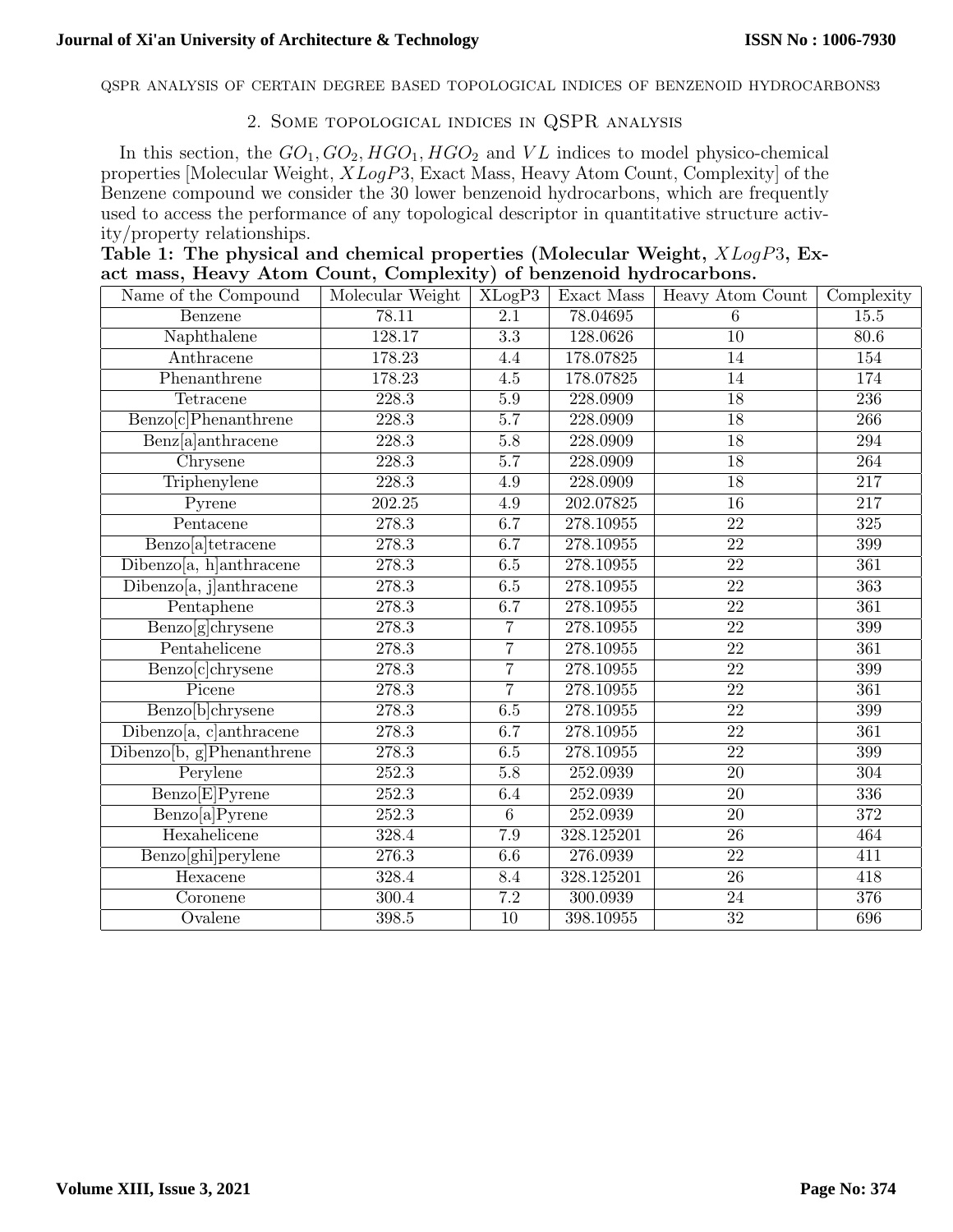## 4 V. LOKESHA, SUVARNA, AND K. ZEBA YASMEEN

Table 2: Topological indices  $(GO_1, GO_2, HGO_1, HGO_2$  and  $VL$  index) of benzenoid hydrocarbons.

| Name of the Compound          | $GO_1$           | GO <sub>2</sub>  | $HGO_1$           | HGO <sub>2</sub> | VL               |
|-------------------------------|------------------|------------------|-------------------|------------------|------------------|
| Benzene                       | 48               | 96               | 384               | 1536             | 24               |
| Naphthalene                   | 107              | 270              | 1093              | 8052             | $53.5\,$         |
| Anthracene                    | 166              | 444              | $\overline{1802}$ | 14568            | 83               |
| Phenanthrene                  | 167              | 454              | 1849              | 15940            | 83.5             |
| Tetracene                     | 225              | 618              | 2511              | 21084            | 112.5            |
| Benzo[c]Phenanthrene          | 227              | 638              | 2605              | 17996            | 113.5            |
| Benz[a]anthracene             | 226              | $\overline{628}$ | 2558              | 22456            | $\overline{113}$ |
| $\overline{\text{Chrysene}}$  | 227              | 638              | 2605              | 23828            | 113.5            |
| Triphenylene                  | $\overline{228}$ | 648              | 2652              | 25200            | 114              |
| Pyrene                        | 211              | 606              | 2477              | 23316            | 105.5            |
| Pentacene                     | 284              | 792              | 3220              | 27600            | 142              |
| Benzo[a]tetracene             | $\overline{285}$ | $\overline{802}$ | 3269              | 28972            | 142.5            |
| Dibenzo[a, h]anthracene       | 286              | 812              | 3314              | 30344            | 143              |
| Dibenzo[a, j]anthracene       | $\overline{286}$ | $\overline{812}$ | 3314              | 30344            | 143              |
| Pentaphene                    | 285              | 802              | 2267              | 28972            | 142.5            |
| Benzo[g]chrysene              | 288              | 832              | 3408              | 33088            | 144              |
| Pentahelicene                 | $\overline{287}$ | 822              | 3361              | 31716            | 143.5            |
| Benzo[c]chrysene              | 287              | 822              | 3361              | 31716            | 143.5            |
| Picene                        | 287              | $\overline{822}$ | 3361              | 31716            | 143.5            |
| Benzo <sup>[b]</sup> chrysene | 286              | 812              | 3314              | 30344            | 143              |
| Dibenzo[a, c]anthracene       | 287              | 822              | 3361              | 31716            | 143.5            |
| Dibenzo[b, g]Phenanthrene     | $\overline{286}$ | $\overline{812}$ | 3314              | 30344            | $\overline{143}$ |
| $\overline{\text{P}}$ erylene | $\overline{272}$ | 800              | 3280              | 32576            | 136              |
| Benzo[E]Pyrene                | $\overline{272}$ | 800              | 3280              | 32576            | 136              |
| Benzo[a]Pyrene                | 271              | 790              | 3233              | 31204            | 135.5            |
| Hexahelicene                  | 360              | 1104             | 4536              | 47328            | 180              |
| Benzo[ghi]perylene            | $\overline{316}$ | $\overline{952}$ | 3908              | 39952            | 158              |
| Hexacene                      | 343              | 966              | 3929              | 34116            | 171.5            |
| Coronene                      | 360              | 1104             | 4536              | 47328            | 180              |
| Ovalene                       | 509              | 1602             | 6595              | 71340            | 254.5            |
|                               |                  |                  |                   |                  |                  |

Table 3: Correlation of Topological indices with physico-chemical properties of benzene compounds

|                  | Molecular weight | XLogP3 | Exact Mass | Heavy Atom Count | Complexity |
|------------------|------------------|--------|------------|------------------|------------|
| $GO_1$           | 0.98             | 0.97   | 0.98       | 0.98             | 0.97       |
| GO <sub>2</sub>  | 0.96             | 0.95   | 0.96       | 0.97             | 0.96       |
| $HGO_1$          | 0.93             | 0.93   | 0.93       | 0.94             | 0.94       |
| HGO <sub>2</sub> | $0.92\,$         | 0.90   | 0.91       | 0.92             | 0.93       |
| $VL^-$           | 0.98             | 0.97   | 0.98       | 0.98             | 0.97       |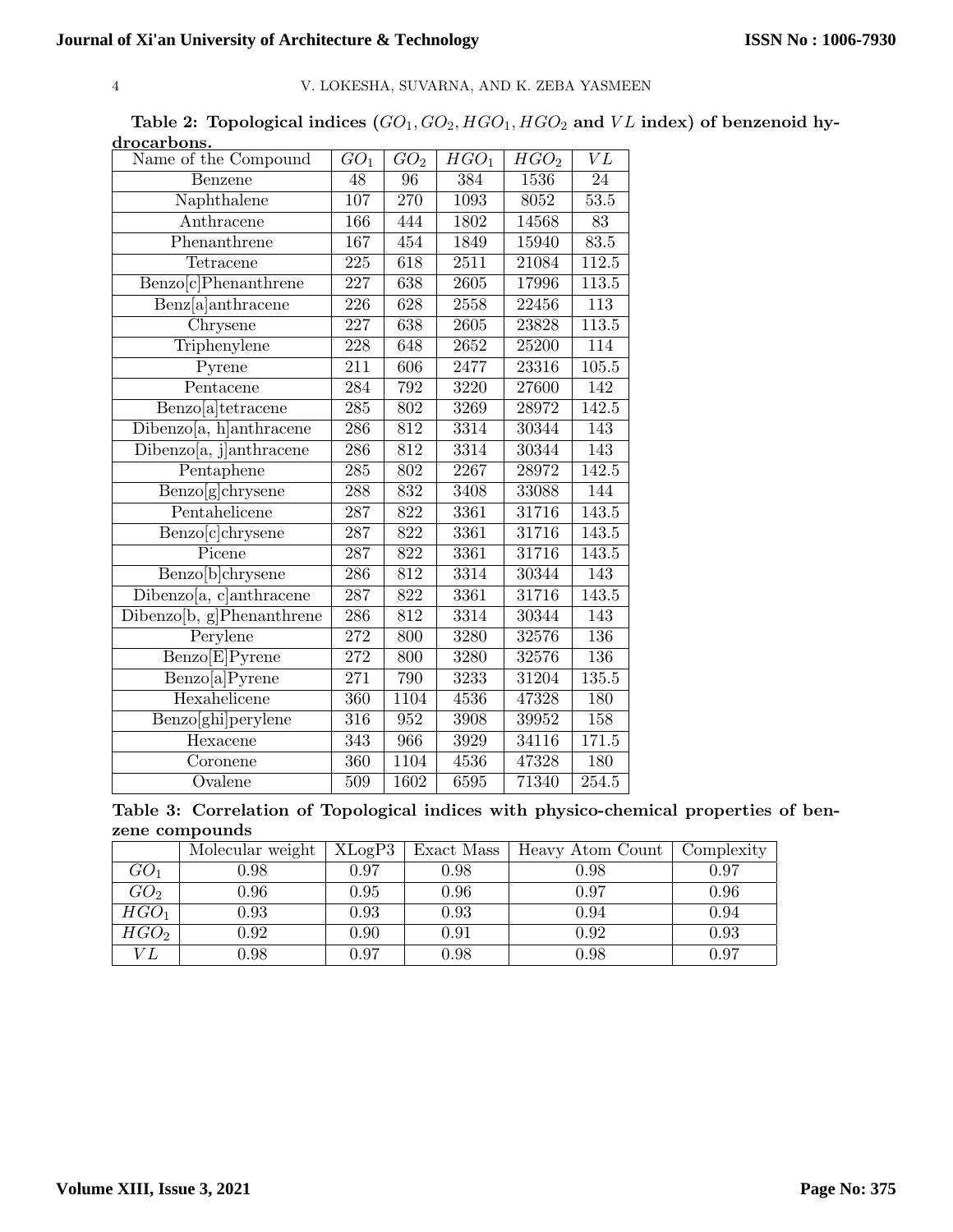QSPR ANALYSIS OF CERTAIN DEGREE BASED TOPOLOGICAL INDICES OF BENZENOID HYDROCARBONS5

## 2.1. Regression model for Benzene compounds:

In this section the following linear regression models are tested

$$
P = m(TI) + c
$$

where P is the physical property and  $TI$  is the topological index. Using the above formula, the following linear regression models for different degree based topological indices is as follows.

## 1.  $GO_1$  index:

Molecular Weight =  $0.72601(GO<sub>1</sub>) + 61.64756$ .  $XLogP3 = 0.0175(GO<sub>1</sub>) + 1.56204.$ Exact Mass =  $0.72538(GO<sub>1</sub>) + 61.61324$ . Heavy Atom Count =  $0.05866(GO<sub>1</sub>) + 4.55031$ . Complexity =  $1.49654(GO<sub>1</sub>) - 71.42883$ .

## 2.  $GO_2$  index:

Molecular Weight =  $0.21932(GO<sub>2</sub>) + 86.92693$ .  $XLogP3 = 0.00529(GO<sub>2</sub>) + 2.17131.$ Exact Mass =  $0.21912(GO<sub>2</sub>) + 86.87537$ . Heavy Atom Count =  $0.01774(GO<sub>2</sub>) + 6.5771$ . Complexity =  $0.45661(GO<sub>2</sub>) - 22.78038$ .

# 3.  $HGO_1$  index:

Molecular Weight  $= 0.05137(HGO_1) + 95.76593$ .  $XLogP3 = 0.00124(HGO<sub>1</sub>) + 2.37744.$ Exact Mass =  $0.05132(HGO<sub>1</sub>) + 95.70963$ . Heavy Atom Count =  $0.00416(HGO<sub>1</sub>) + 7.2856$ . Complexity =  $0.10749(HGO<sub>1</sub>) - 6.04046$ .

## 4.  $HGO<sub>2</sub>$  index:

Molecular Weight =  $0.00441(HGO<sub>2</sub>) + 125.6334$ .  $XLogP3 = 0.000119(HGO<sub>2</sub>) + 3.11233.$ Exact Mass =  $0.0044(HGO<sub>2</sub>) + 125.55166$ . Heavy Atom Count =  $0.00036(HGO_2) + 9.68773$ . Complexity =  $0.00935(HGO<sub>2</sub>) + 52.57675$ .

## 5.  $VL$  index:

Molecular Weight =  $1.45202(VL) + 61.64756$ .  $XLogP3 = 0.035(VL) + 1.56204.$ Exact Mass =  $1.45076(VL) + 61.61324$ . Heavy Atom Count =  $0.11733(VL) + 4.55031$ . Complexity =  $2.99309(VL) - 71.42883$ .

## 3. RESULTS AND DISCUSSION

By inspection of the data in Tables 1 to 3, many observations and conclusions can be made by evaluating the Pearson correlation coefficient of Benzene derivatives.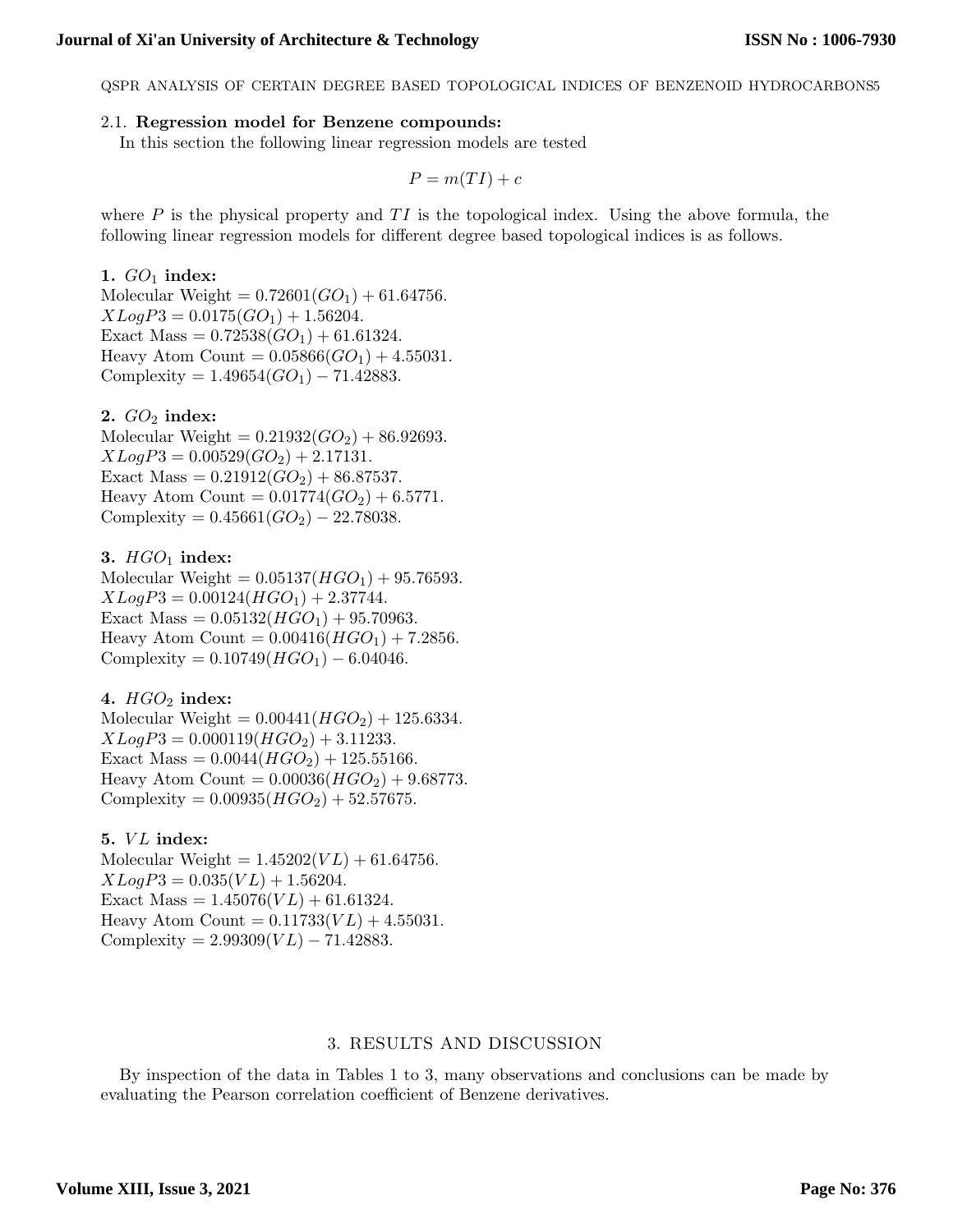### 6 V. LOKESHA, SUVARNA, AND K. ZEBA YASMEEN

The QSPR study of  $GO_1, GO_2, HGO_1, HGO_2$  and VL indices reveals that these indices can be useful in predicting the Molecular Weight, XLogP3, Exact Mass, Heavy Atom Count and Complexity of Benzene derivatives. Also from Table 3, one can easily verify that  $GO_1, GO_2, HGO_1, HGO_2$ and VL indices shows good correlation with physico-chemical properties of Benzene derivatives. We can see that

- Correlation coefficient value of  $GO<sub>1</sub>$  with physico-chemical properties of Benzene derivatives lies between 0.97 to 0.98 and the correlation coefficient value of first Gourva index is very high for the Molecular Weight, Exact Mass and Heavy Atom Count of Benzene derivatives with  $r = 0.98$ .
- Correlation coefficient value of  $GO<sub>2</sub>$  with physico-chemical properties of Benzene derivatives lies between 0.95 to 0.97 and the correlation coefficient value of second Gourva index is very high for the Heavy Atom Count of Benzene derivatives with  $r = 0.97$ .
- Correlation coefficient value of  $HGO<sub>1</sub>$  with physico-chemical properties of Benzene derivatives lies between 0.93 to 0.94 and the correlation coefficient value of first hyper-Gourva index is very high for the Heavy Atom Count and Complexity of Benzene derivatives with  $r = 0.98$ .
- Correlation coefficient value of  $HGO<sub>2</sub>$  with physico-chemical properties of Benzene derivatives lies between 0.90 to 0.93 and the correlation coefficient value of second hyper-Gourva index is very high for the Complexity of Benzene derivatives with  $r = 0.93$ .
- Correlation coefficient value of  $VL$  with physico-chemical properties of Benzene derivatives lies between 0.97 to 0.98 and the correlation coefficient value of second hyper-Gourva index is very high for the Molecular weight, Exact mass and Heavy Atom Count of Benzene derivatives with  $r = 0.98$ .



FIGURE 2. Correlation of  $GO_1$  index with physicochemical properties of Benzene derivatives



FIGURE 3. Correlation of  $GO_2$  index with physicochemical properties of Benzene derivatives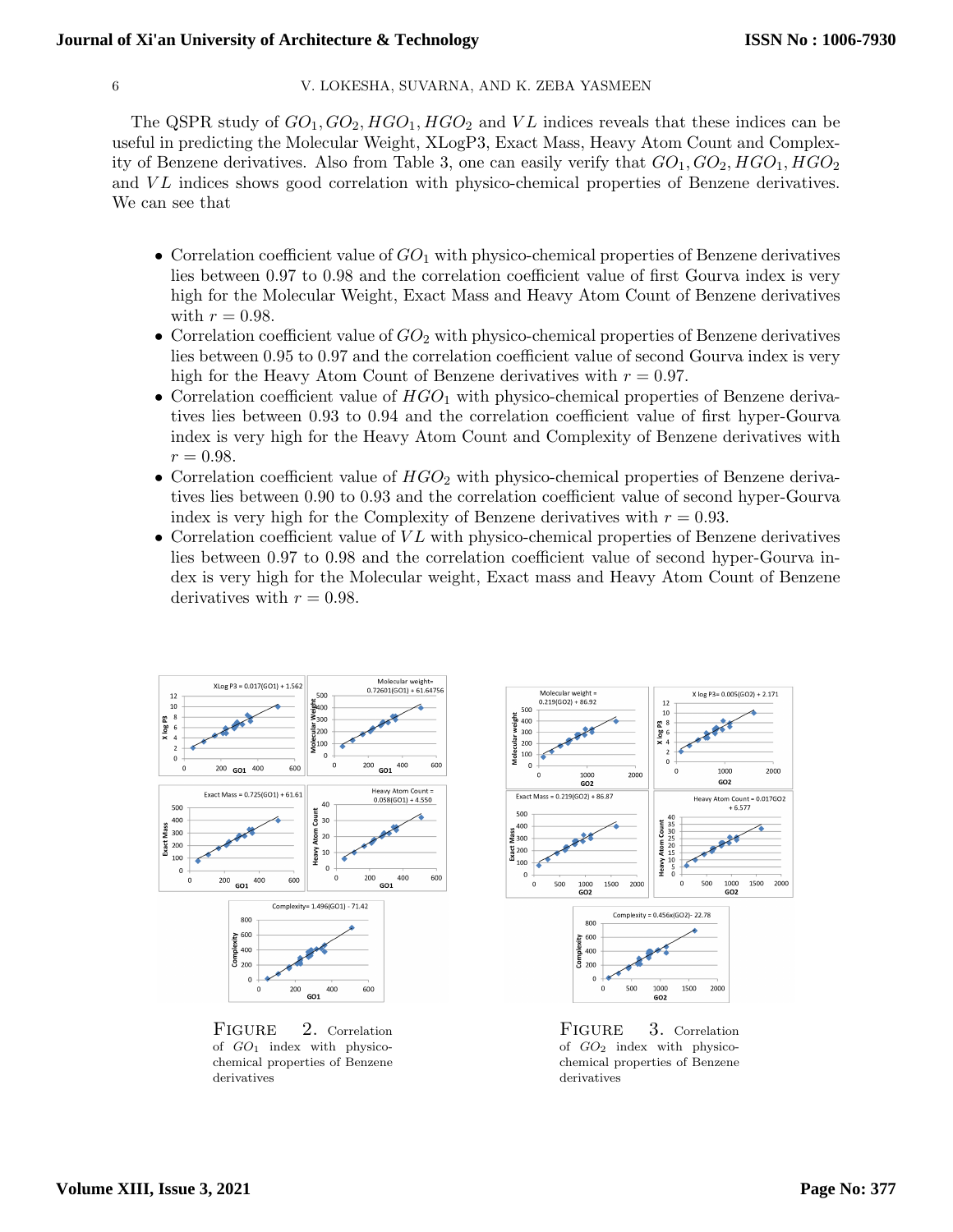## **Journal of Xi'an University of Architecture & Technology**

QSPR ANALYSIS OF CERTAIN DEGREE BASED TOPOLOGICAL INDICES OF BENZENOID HYDROCARBONS7







FIGURE 4. Correlation of  $HGO<sub>1</sub>$  index with physicochemical properties of Benzene derivatives

FIGURE 5. Correlation of HGO<sup>2</sup> index with physicochemical properties of Benzene derivatives



FIGURE 6. Correlation of  $VL$  index with physico-chemical properties of Benzene derivatives

## 4. Acknowledgement

Third author is thankful to University Grant Commission UGC, New Delhi for providing Maulana Azad National Fellowship  $(FileNo : F1 - 17.1/2017 - 18/MANF - 2017 - 18 - KAR - 77292)$  to carry out the present research work.